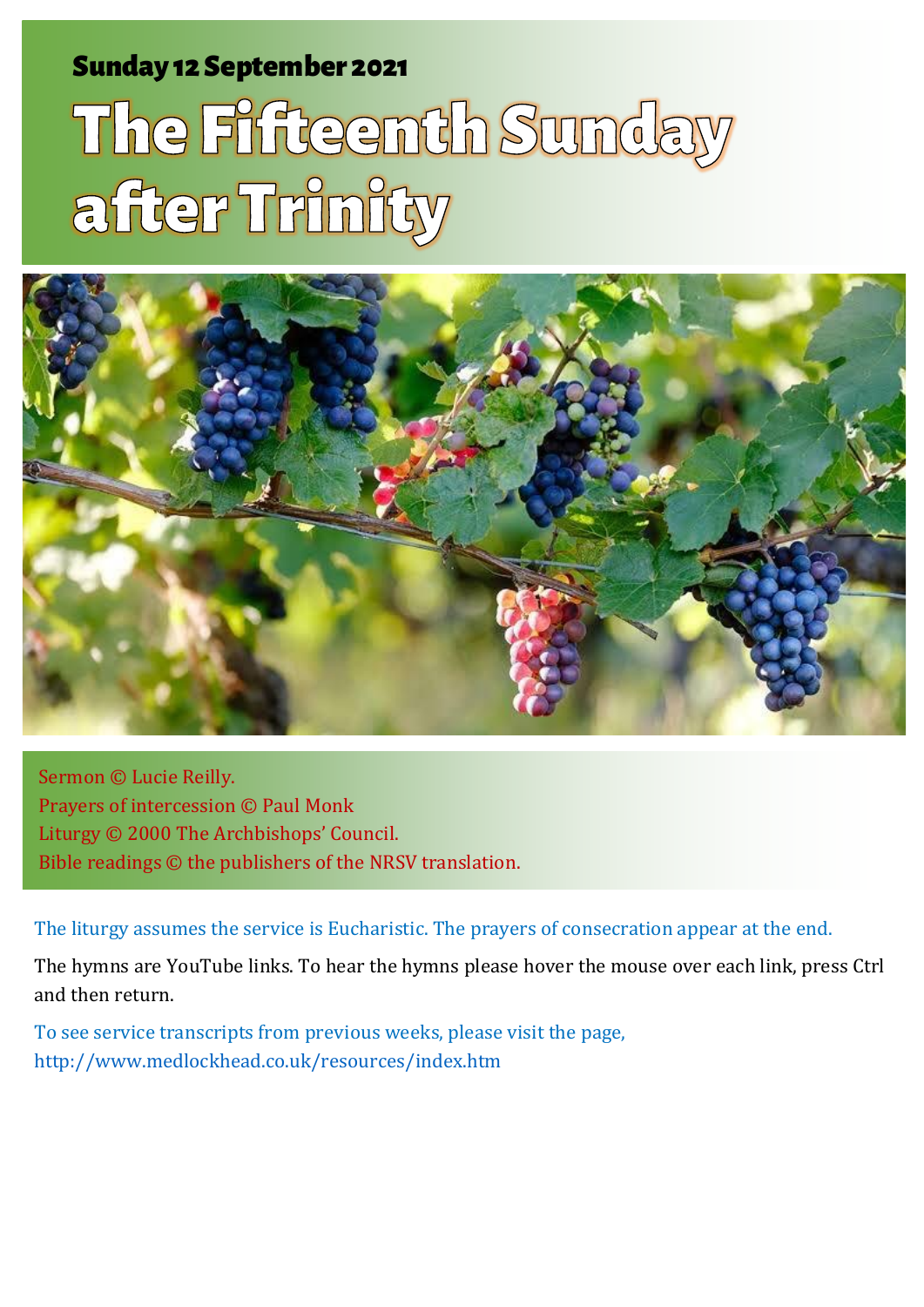#### **Introduction and welcome**

HYMN 1 **[All my hope on God is founded](https://www.youtube.com/watch?v=W3LCGh02Vew)** (click on this link to hear the hymn)

# **The Welcome**

In the name of the Father, and of the Son, and of the Holy Spirit

All **Amen.**

The Lord be with you

All **And also with you.**

# **The Preparation**

All **Almighty God,**

**to whom all hearts are open, all desires known, and from whom no secrets are hidden: cleanse the thoughts of our hearts by the inspiration of your Holy Spirit, that we may perfectly love you, and worthily magnify your holy name; through Christ our Lord. Amen.**

Our Lord Jesus Christ said:

The first commandment is this: 'Hear, O Israel, the Lord our God is the only Lord. You shall love the Lord your God with all your heart, with all your soul, with all your mind, and with all your strength.'

And the second is this: 'Love your neighbour as yourself.' There is no other commandment greater than these. On these two commandments hang all the law and the prophets.

#### All **Amen. Lord, have mercy.**

God so loved the world that he gave his only Son Jesus Christ to save us from our sins, to be our advocate in heaven, and to bring us to eternal life. Therefore, let us confess our sins in penitence and faith, firmly resolved to keep God's commandments and to live in love and peace with all.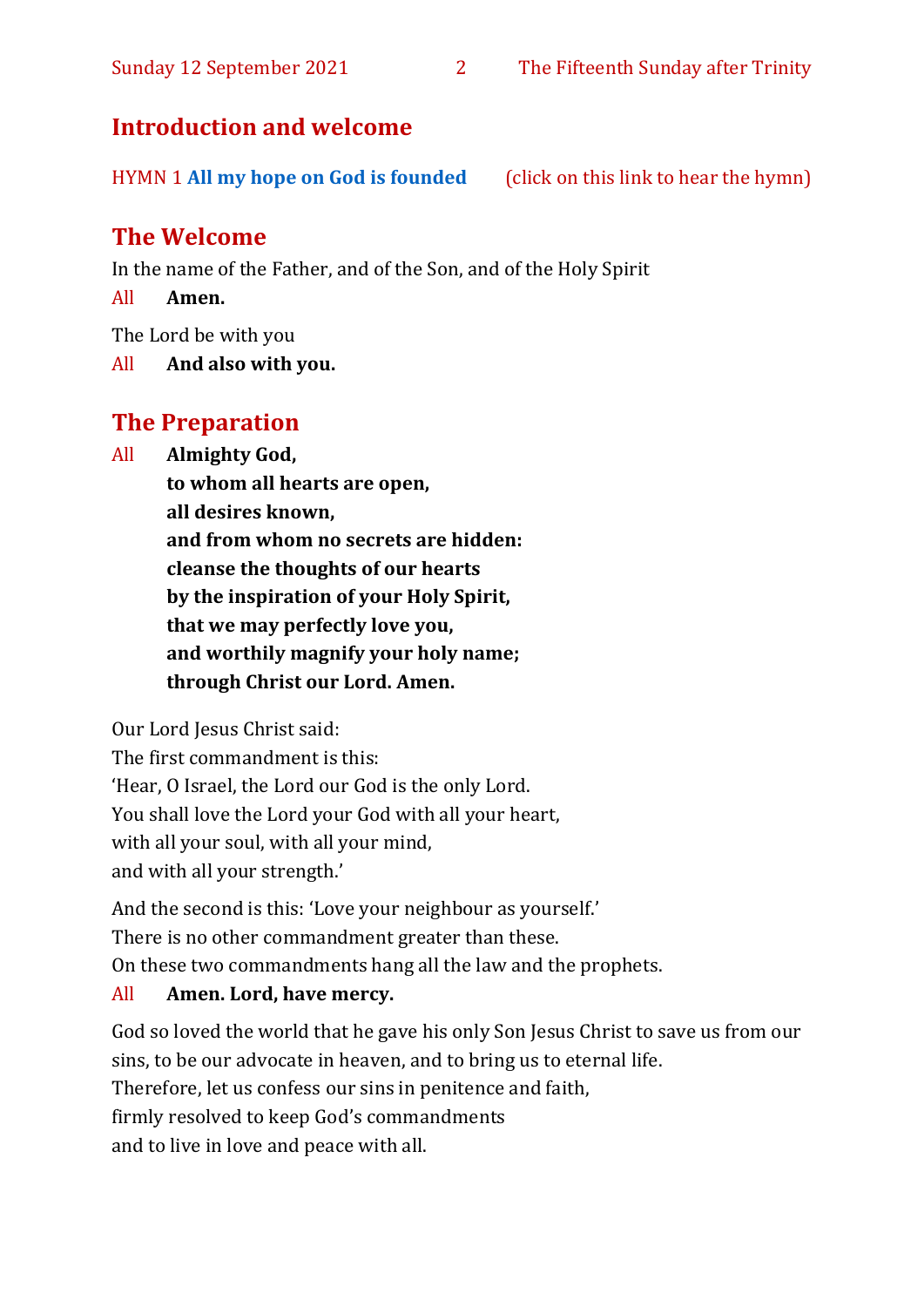All **Almighty God, our heavenly Father, we have sinned against you and against our neighbour in thought and word and deed, through negligence, through weakness, through our own deliberate fault. We are truly sorry and repent of all our sins. For the sake of your Son Jesus Christ, who died for us, forgive us all that is past and grant that we may serve you in newness of life to the glory of your name. Amen.**

Almighty God,

who forgives all who truly repent, have mercy upon you, pardon and deliver you from all your sins, confirm and strengthen you in all goodness, and keep you in life eternal; through Jesus Christ our Lord. All **Amen.**

# **The Gloria**

This Gloria is sung to the tune of 'Cwm Rhondda'. Click **[here](about:blank)** for the tune.

All **Glory be to God in Heaven, Songs of joy and peace we bring, Thankful hearts and voices raising, To creation's Lord we sing. Lord we thank you, Lord we praise you, Glory be to God our King: Glory be to God our King. Lamb of God, who on our shoulders, Bore the load of this world's sin; Only Son of God the Father,**

**You have brought us peace within. Lord, have mercy, Christ have mercy,**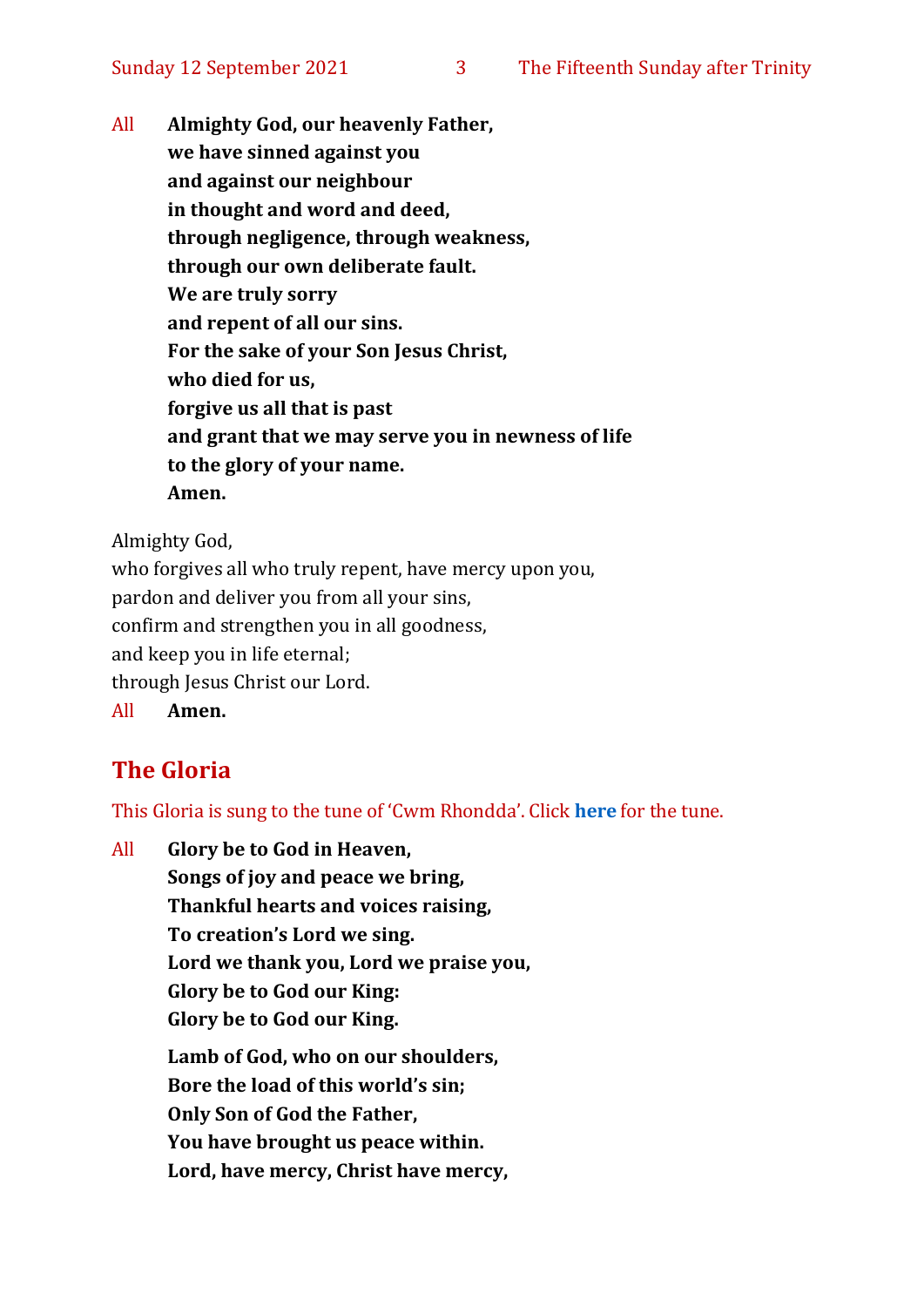**Now your glorious reign begin: Now your glorious reign begin.**

**You O Son of God are Holy, You we praise with one accord. None in heav'n or earth is like you, Only you are Christ the Lord. With the Father and the Spirit, Ever worshipped and adored: Ever worshipped and adored.**

#### **The Collect for the Fifteenth Sunday after Trinity**

Lord God, defend your Church from all false teaching and give to your people knowledge of your truth, that we may enjoy eternal life in Jesus Christ our Lord. All **Amen.**

#### **First reading**

A reading from the Book of Proverbs Wisdom cries out in the street; in the squares she raises her voice. At the busiest corner she cries out; at the entrance of the city gates she speaks: 'How long, O simple ones, will you love being simple? How long will scoffers delight in their scoffing and fools hate knowledge? Give heed to my reproof; I will pour out my thoughts to you; I will make my words known to you. Because I have called and you refused, have stretched out my hand and no one heeded, and because you have ignored all my counsel and would have none of my reproof, I also will laugh at your calamity; I will mock when panic strikes you, when panic strikes you like a storm,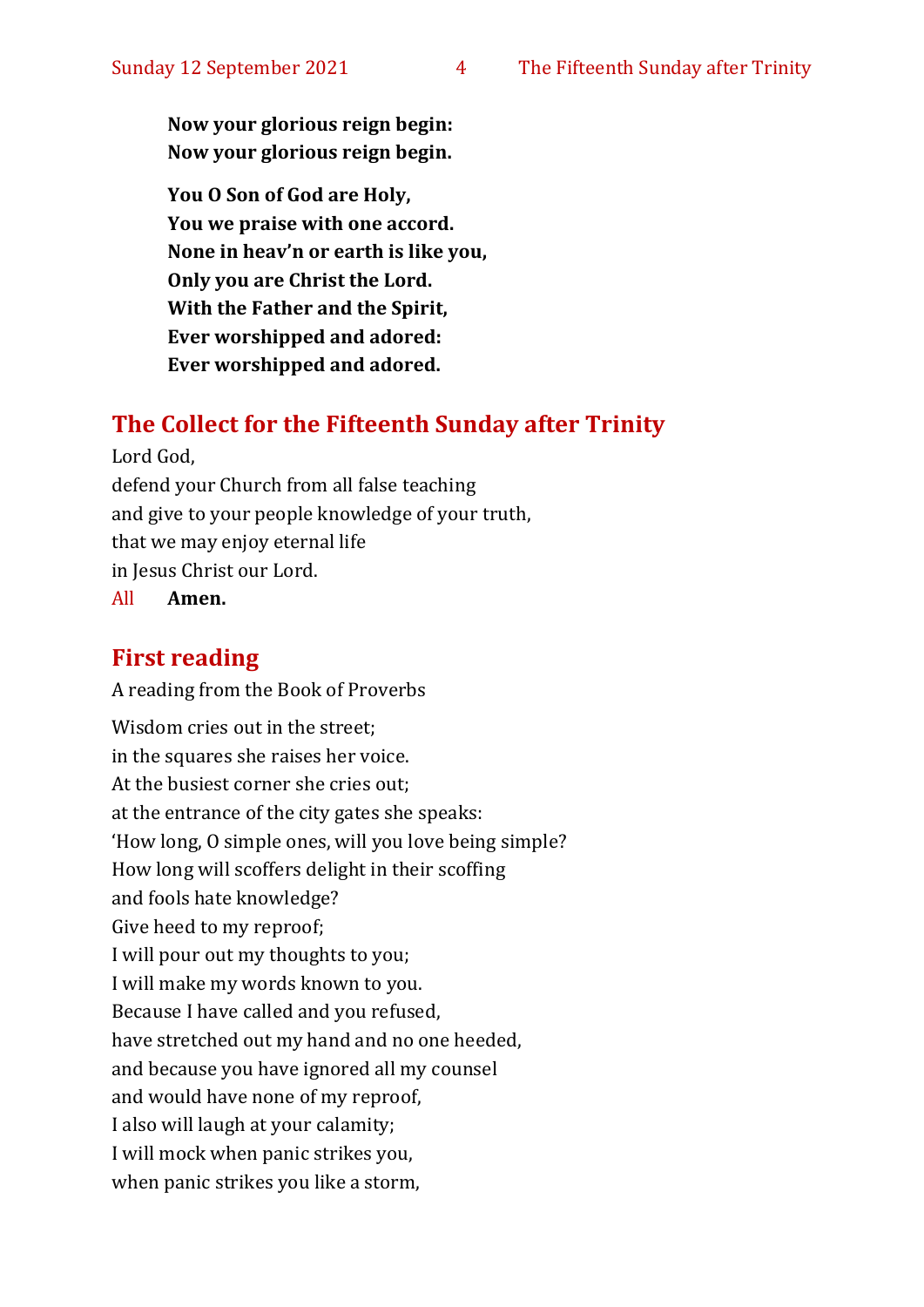and your calamity comes like a whirlwind, when distress and anguish come upon you. Then they will call upon me, but I will not answer; they will seek me diligently, but will not find me. Because they hated knowledge and did not choose the fear of the Lord, would have none of my counsel, and despised all my reproof, therefore they shall eat the fruit of their way and be sated with their own devices. For waywardness kills the simple, and the complacency of fools destroys them; but those who listen to me will be secure and will live at ease, without dread of disaster.' *Proverbs 1:20–33*

This is the Word of the Lord

All **Thanks be to God.**

# **Second reading**

#### A reading from the Letter of St James

Not many of you should become teachers, my brothers and sisters, for you know that we who teach will be judged with greater strictness. For all of us make many mistakes. Anyone who makes no mistakes in speaking is perfect, able to keep the whole body in check with a bridle. If we put bits into the mouths of horses to make them obey us, we guide their whole bodies. Or look at ships: though they are so large that it takes strong winds to drive them, yet they are guided by a very small rudder wherever the will of the pilot directs. So also the tongue is a small member, yet it boasts of great exploits. How great a forest is set ablaze by a small fire! And the tongue is a fire. The tongue is placed among our members as a world of iniquity; it stains the whole body, sets on fire the cycle of nature, and is itself set on fire by hell. For every species of beast and bird, of reptile and sea creature, can be tamed and has been tamed by the human species, but no one can tame the tongue—a restless evil, full of deadly poison. With it we bless the Lord and Father, and with it we curse those who are made in the likeness of God. From the same mouth come blessing and cursing. My brothers and sisters, this ought not to be so. Does a spring pour forth from the same opening both fresh and brackish water? Can a fig tree, my brothers and sisters, yield olives, or a grapevine figs? No more can salt water yield fresh. *James 3:1–12*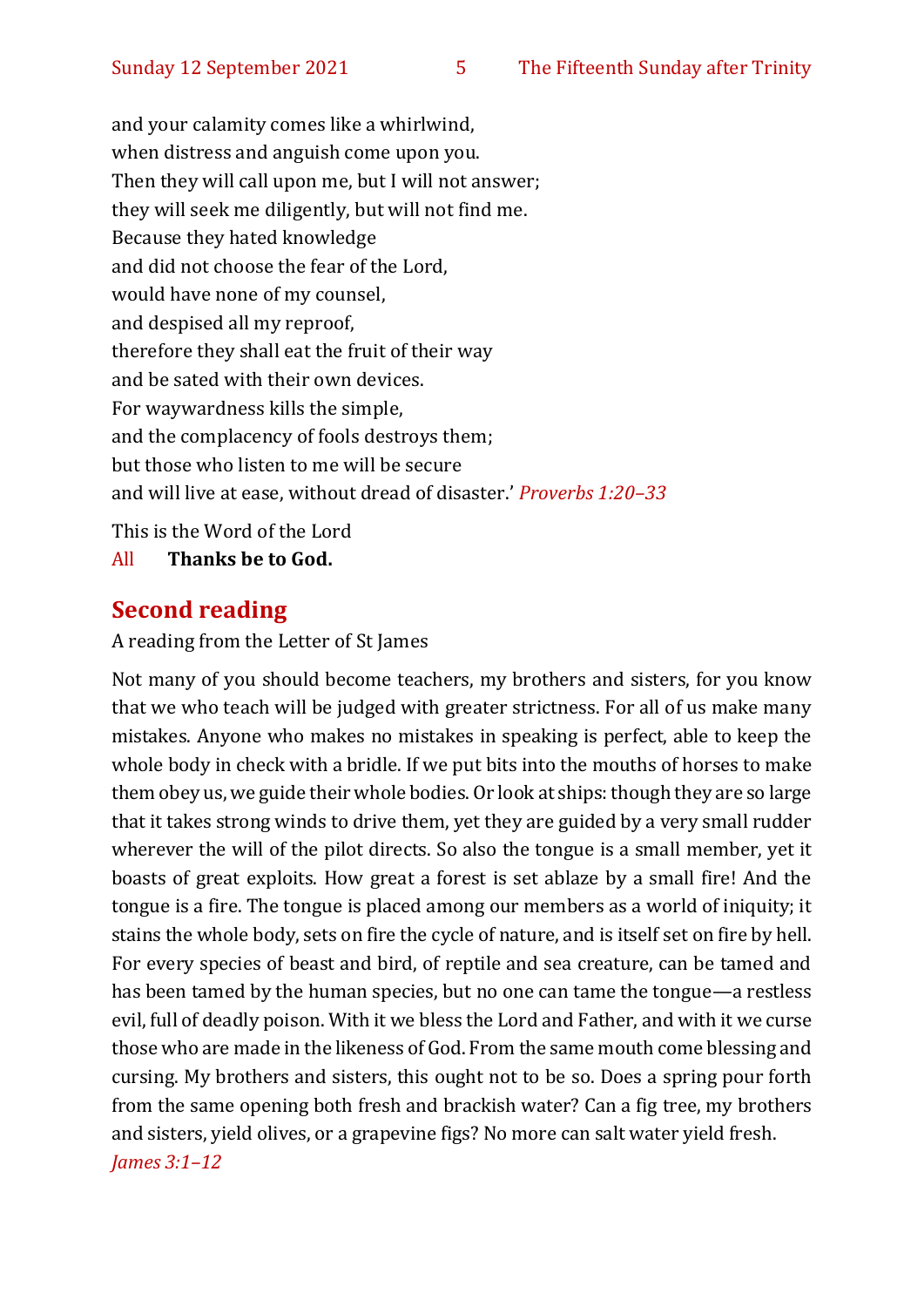This is the Word of the Lord

All **Thanks be to God.**

HYMN 2 **[The Lord is my light](https://www.youtube.com/watch?v=r64gcGMNhDE)** (please click on this link to hear the hymn) **[Jesus, name above all names](https://www.youtube.com/watch?v=JEBAHFFJdW8)** (please click on this link to hear the hymn)

# **Gospel reading**

Hear the Gospel of our Lord Jesus Christ according to Mark

#### All **Glory to you O Lord.**

Jesus went on with his disciples to the villages of Caesarea Philippi; and on the way he asked his disciples, 'Who do people say that I am?' And they answered him, 'John the Baptist; and others, Elijah; and still others, one of the prophets.' He asked them, 'But who do you say that I am?' Peter answered him, 'You are the Messiah.' And he sternly ordered them not to tell anyone about him.

Then he began to teach them that the Son of Man must undergo great suffering, and be rejected by the elders, the chief priests, and the scribes, and be killed, and after three days rise again. He said all this quite openly. And Peter took him aside and began to rebuke him. But turning and looking at his disciples, he rebuked Peter and said, 'Get behind me, Satan! For you are setting your mind not on divine things but on human things.'

He called the crowd with his disciples, and said to them, 'If any want to become my followers, let them deny themselves and take up their cross and follow me. For those who want to save their life will lose it, and those who lose their life for my sake, and for the sake of the gospel, will save it. For what will it profit them to gain the whole world and forfeit their life? Indeed, what can they give in return for their life? Those who are ashamed of me and of my words in this adulterous and sinful generation, of them the Son of Man will also be ashamed when he comes in the glory of his Father with the holy angels.' *Mark 8:27–38*

This is the Gospel of the Lord

#### All **Praise to you O Christ.**

#### **Sermon**

Have you ever wondered why they chose the cross as the symbol for Christianity? It wasn't always the case, so changing to a cross was an odd choice. To the Romans, the cross was an instrument of death and torture. The cross brought back lots of bad memories of the very worst that the Romans had been. Islam had the crescent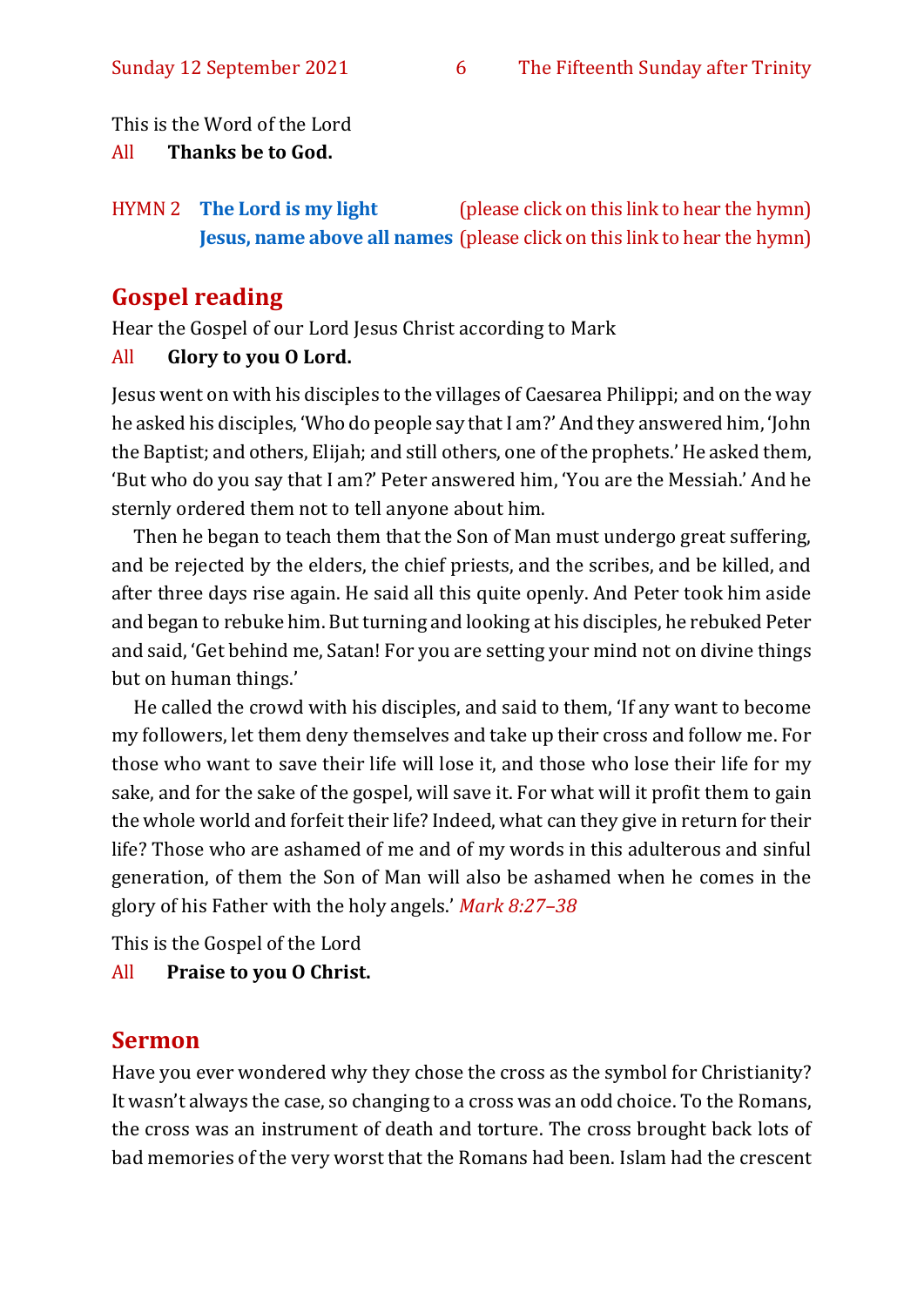moon and the star, and Judaism had the Star of David, perhaps Christianity could have chosen another celestial image to raise people's minds to Heaven, like a comet or perhaps an image of the Star of Bethlehem. From the beginning, Christians have believed in and been led by the Holy Spirit so perhaps an image of a dove or another bird would have made a good choice. Then of course, there is the rainbow. It was already the symbol for God's covenant with mankind following the Great Flood in Genesis. The Church could have re-introduced it, used it again as the symbol for Christianity, but then the LGBTQ+ community started using it, and then we would have had to find something else. God must have known this. It has been controversial from the very beginning. But Christianity uses as its symbol the instrument that was used to kill our God. That, by the way, is not why we use it as our symbol. We use it as our symbol because of what God chose to do with that cross. God changed the cross from a sign of death, and defeat, and grief, to a sign of hope, and promise, and expectation! Today, we stand proudly with the cross as our symbol because God is not done bringing resurrection to His people. The power of the Cross continues even today!

So why is the Cross the symbol of our faith? Why is the Cross so important to Christianity? Why do we have this Feast Day today 'Exalting' the Cross? It is because the Cross is that essential to the story and its history. You can't talk about Christ, you can't talk about the Gospel, you can't talk about Heaven, and NOT talk about the Cross. It is an integral part of the story. Jesus Himself said, that each one of us must pick up our crosses and follow Him! Nobody gets out of it. The Cross is Christianity. And we can't be real followers of Christ if we don't pick up our crosses and follow Him! As Christians, we keep the Cross of Christ in front of us always. We don't want to ever forget what Jesus has done for us on that first Cross. And nor do we ever want to forget that the Cross waits for all of us at the end of this life, just as it did for Jesus.

Jesus is telling us the whole truth. He's not sugar-coating anything. He's not pulling any punches. Jesus must really have believed in 'truth in advertising' because He's not holding anything back from us. There are going to be crosses. Being a Christian doesn't get you out of crosses, instead, just the opposite, being a Christian promises you crosses. But what's the good news? The good news is that by the Cross and by our crosses, God *is* saving us. Our salvation is being achieved by our picking up our crosses, big or little, no matter what they may be, and following Jesus Christ! And that really is good news!

And so every September this Feast Day is a little reminder for us all. God loves us very much. He loves us enough to die on that Cross to save our souls. Now, the question is, what are we going to be willing to do for Him?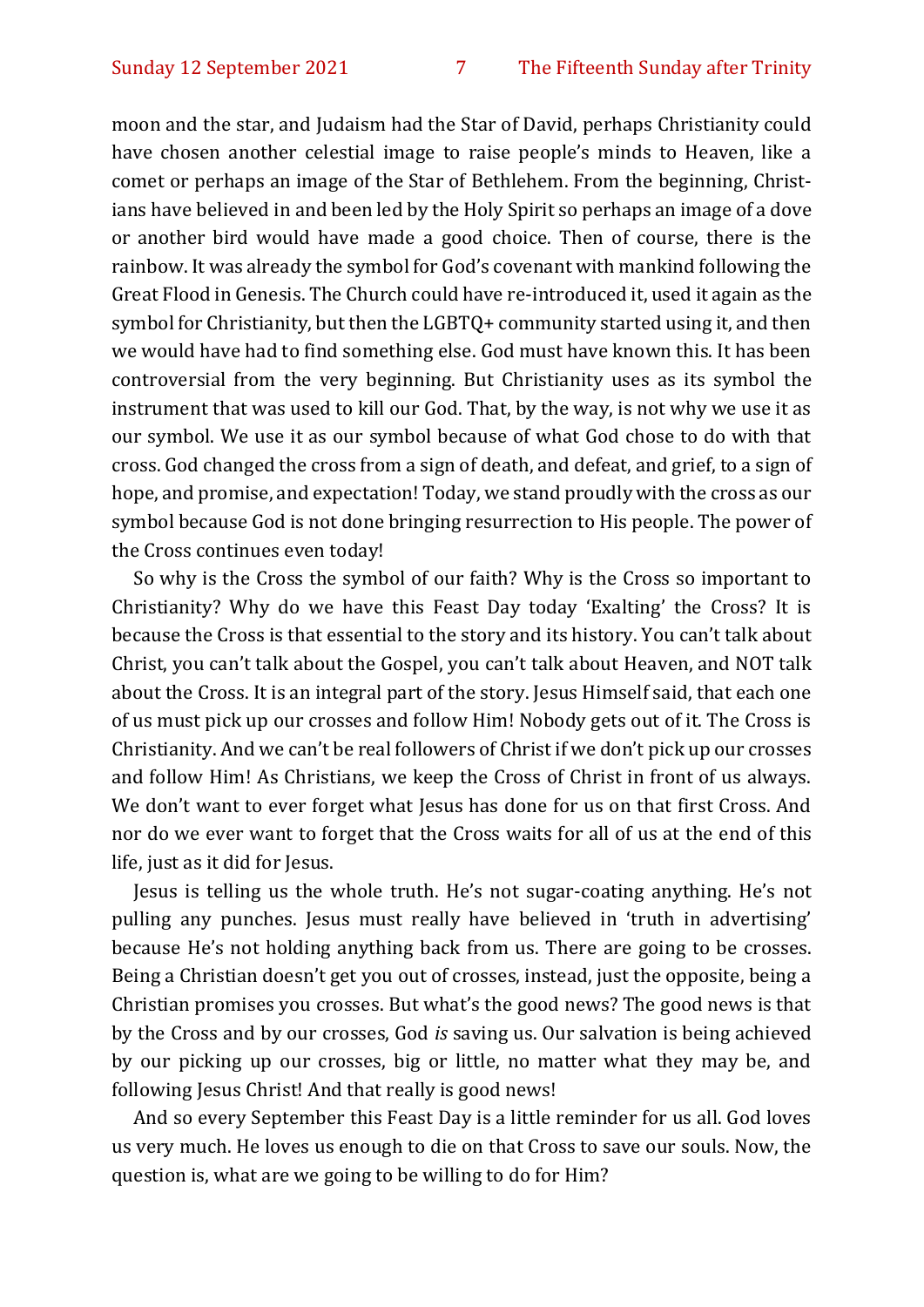# **The Creed**

Do you believe and trust in God the Father, the source of all being and life, the one for whom we exist?

# All **We believe and trust in him.**

Do you believe and trust in God the Son, who took our human nature, died for us and rose again?

# All **We believe and trust in him.**

Do you believe and trust in God the Holy Spirit, who gives life to the people of God and makes Christ known in the world?

#### All **We believe and trust in him.**

This is the faith of the Church.

All **This is our faith. We believe and trust in one God, Father, Son and Holy Spirit. Amen.**

# **Prayers of intercession**

*These intercessions are inspired by today's passage from the Letter of St James.* 

Lord God, Lord of all: we pray for ourselves. We thank your for the Cross and our salvation which is achieved. Thank you that we can use our tongue to worship and praise you. Forgive us when we use our tongue to work against you. Tame our tongue. Inspire us to use our tongue to speak of you and your goodness. Inspire us to work for good and mercy and acts inspired by love. We pray for ourselves. Lord, in your mercy.

# All **Hear our prayer.**

Lord God, Lord of all: we pray for your Church. We pray for its mission. Please help us to move beyond talking about faith and action, Kingdom and Passion, into doing. Help the Church become more completely yours. Help us to stop speaking except of You. Help us to stop acting against you. In particular, we pray for guidance as we consider moving out of Covid restrictions. We pray for your Church. Lord, in your mercy.

# All **Hear our prayer.**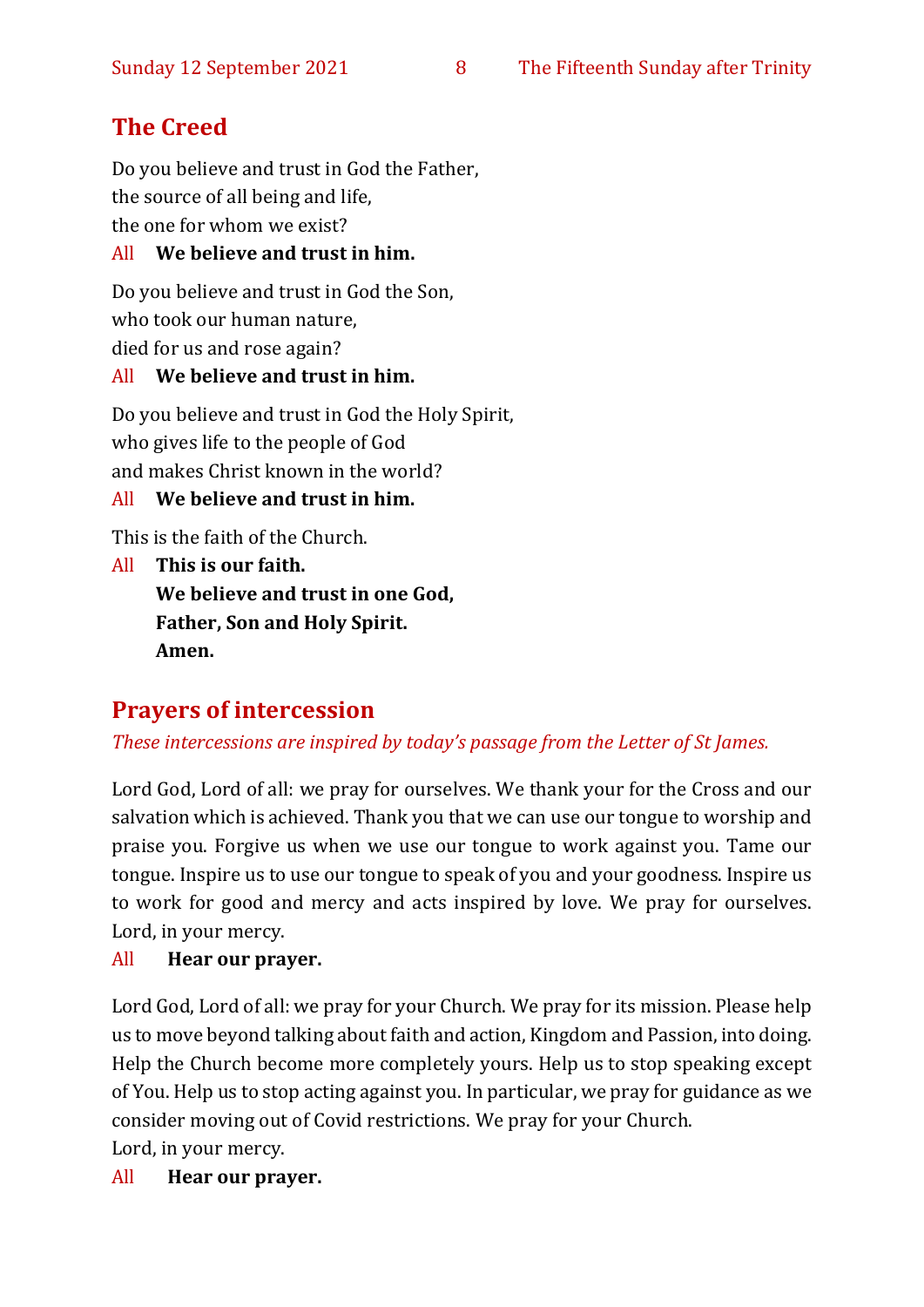Lord God, Lord of all: we pray for the world. We pray for the people of Afghanistan and all places of unrest and warfare. We continue to pray for medics, scientists, and politicians during the Covid pandemic. We pray for everyone affected by the hurricanes and floods a week ago and everyone affected by the climate emergency. Help us to move beyond words into action. We pray for the world.

Lord, in your mercy.

#### All **Hear our prayer.**

Lord God, Lord of all: we pray for the people we know about, care about, and worry about. Provide us with words of comfort and peace for every occasion. We pray for … But forgive us if our help involves words alone. We pray for our friends. Lord, in your mercy.

#### All **Hear our prayer.**

Lord God, Lord of all: we pray for those who have died this week, those who've died recently, and those whose years mind occur at this time … their families and friends, those going through the agony of grief, not knowing where to lavish their love. Give us words of comfort and faith. We pray for those who have died. Lord, in your mercy.

#### All **Hear our prayer.**

Merciful Father,

All **accept these prayers for the sake of your Son, our Saviour Jesus Christ. Amen.**

# **The peace**

Peace to you from God our heavenly Father. Peace from his Son Jesus Christ who is our peace. Peace from the Holy Spirit, the Life-giver

The peace of the Lord be always with you,

All **And also with you.**

|     | HYMN 3 When I survey the wondrous cross (click on this link to hear the hymn) |                                       |
|-----|-------------------------------------------------------------------------------|---------------------------------------|
| or. | <b>He never sleeps</b>                                                        | (click on this link to hear the hymn) |

The liturgy of the Communion Service appears below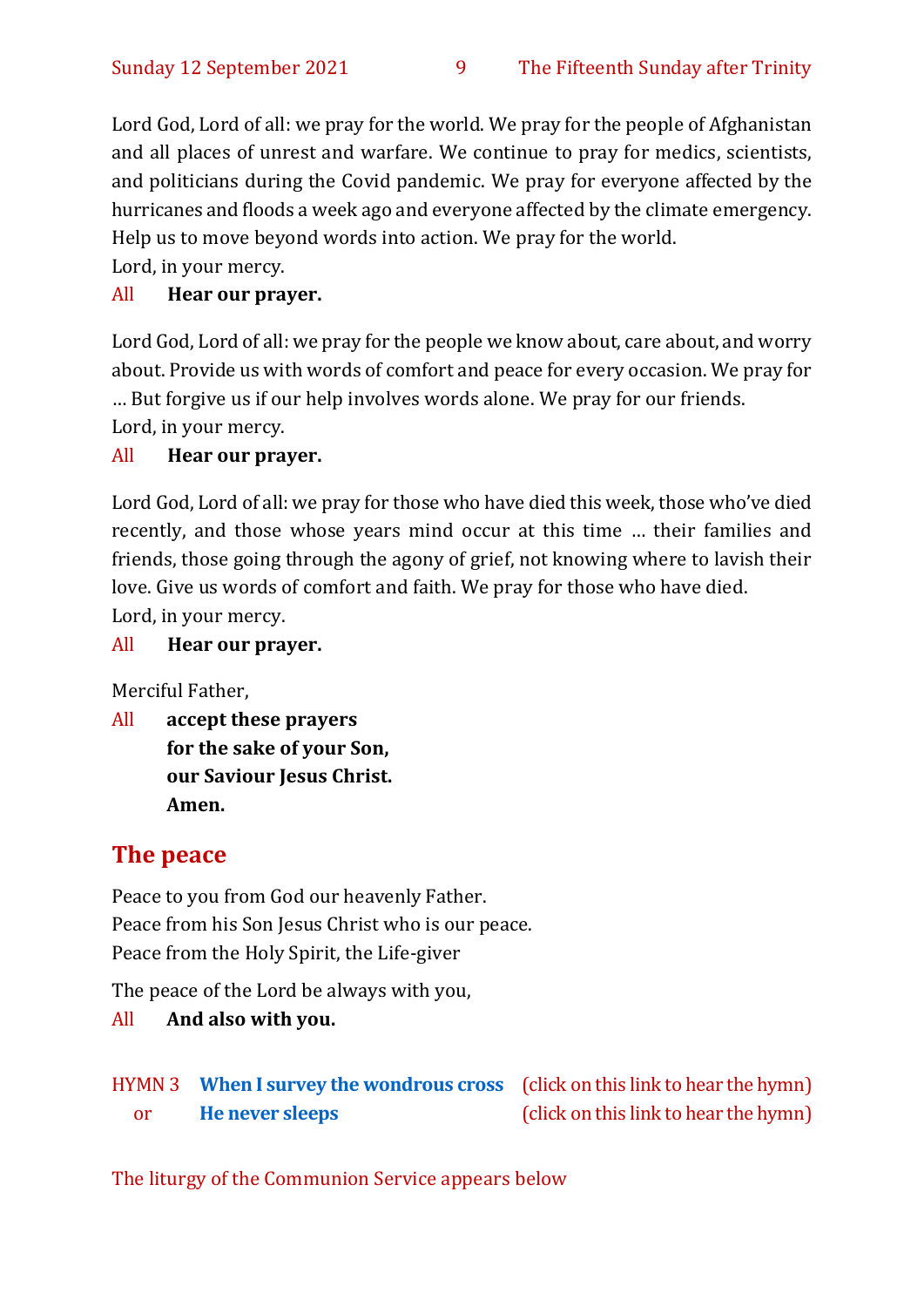# The Dismissal

The peace of God which passes all understanding, keep your hearts and minds in the knowledge and love of God, and of his Son Jesus Christ our Lord; and the blessing and the blessing of God almighty, the Father, the Son, and the Holy Spirit, be among you and remain with you always. and the blessing of God the Almighty: Father, Son, and Holy Spirit, be with you now and remain with you always. All **Amen.**

#### HYMN 4 **[Amazing love \(what love is this?\)](https://www.youtube.com/watch?v=ItR0E1lg7lY)** (click on this link to hear the hymn)

Go in peace to love and serve the Lord.

#### All **In the name of Christ. Amen.**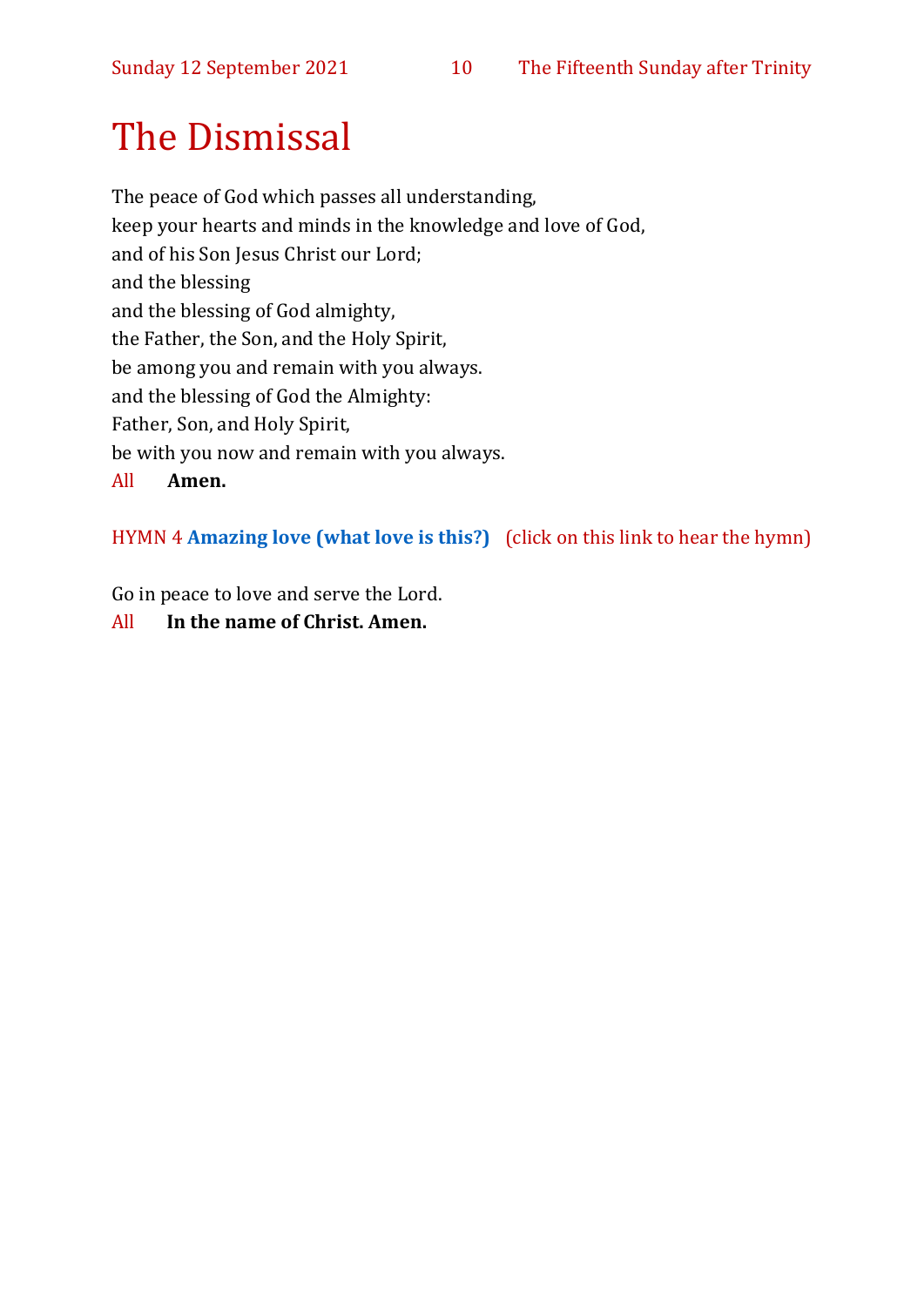# The Liturgy of the Sacrament

### Eucharistic Prayer (prayer E)

The Lord be with you

#### All **and also with you.**

Lift up your hearts.

#### All **We lift them to the Lord.**

Let us give thanks to the Lord our God.

#### All **It is right to give thanks and praise.**

Father, you made the world and love your creation. You gave your Son Jesus Christ to be our Saviour. His dying and rising have set us free from sin and death. And so we gladly thank you, with saints and angels praising you, and saying,

All **Holy, holy, holy Lord, God of power and might, heaven and earth are full of your glory. Hosanna in the highest. Blessed is he who comes in the name of the Lord. Hosanna in the highest.**

We praise and bless you, loving Father, through Jesus Christ, our Lord; and as we obey his command, send your Holy Spirit, that broken bread and wine outpoured may be for us the body and blood of your dear Son.

On the night before he died he had supper with his friends and, taking bread, he praised you. He broke the bread, gave it to them and said: Take, eat; this is my body which is given for you; do this in remembrance of me.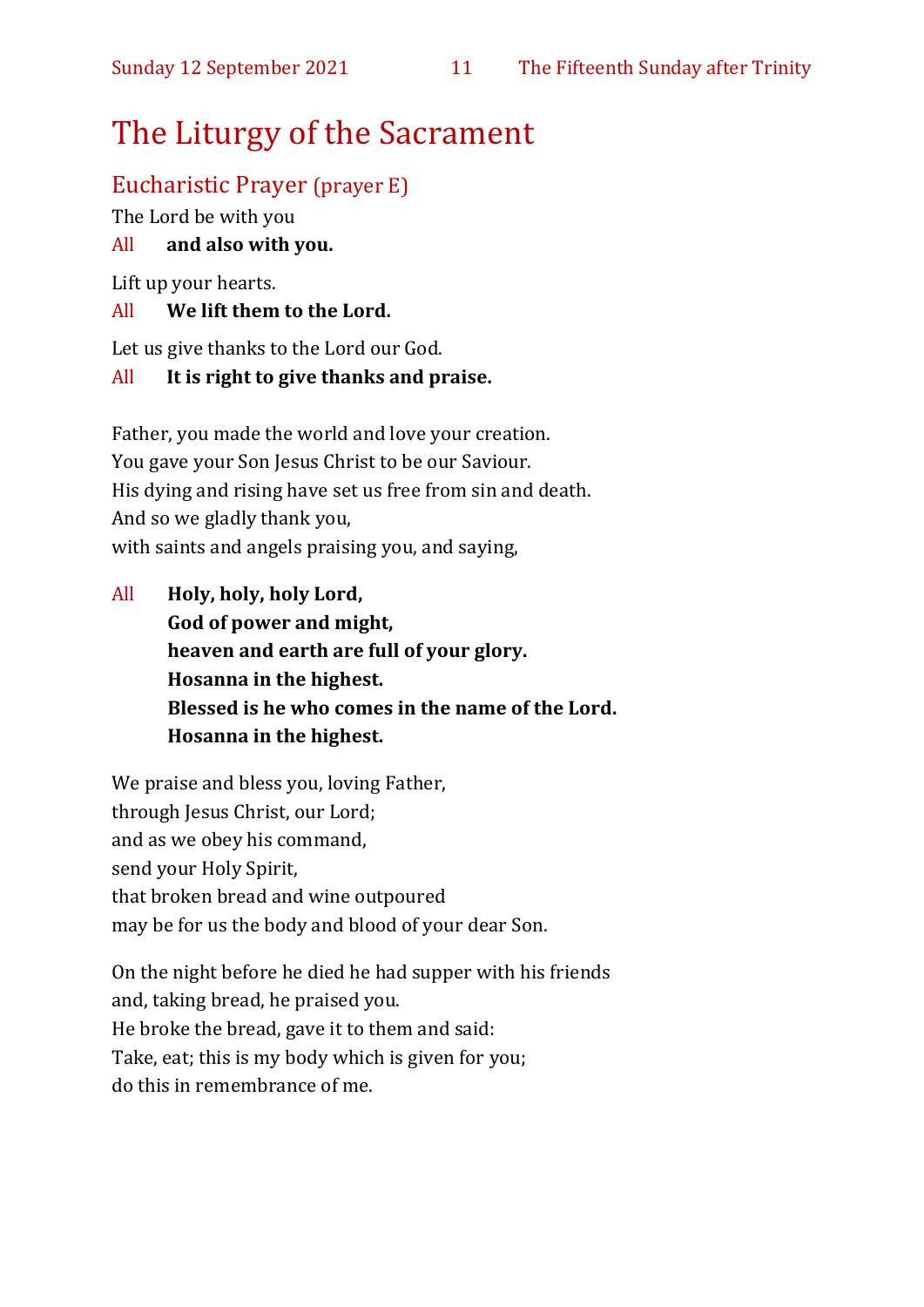When supper was ended he took the cup of wine. Again he praised you, gave it to them and said: Drink this, all of you; this is my blood of the new covenant, which is shed for you and for many for the forgiveness of sins. Do this, as often as you drink it, in remembrance of me.

So, Father, we remember all that Jesus did, in him we plead with confidence his sacrifice made once for all upon the cross.

Bringing before you the bread of life and cup of salvation, we proclaim his death and resurrection until he comes in glory.

Great is the mystery of faith:

# All **Christ has died. Christ is risen. Christ will come again.**

Lord of all life, help us to work together for that day when your kingdom comes and justice and mercy will be seen in all the earth.

Look with favour on your people, gather us in your loving arms and bring us with all the saints to feast at your table in heaven.

Through Christ, and with Christ, and in Christ, in the unity of the Holy Spirit, all honour and glory are yours, O loving Father, for ever and ever.

All **Amen.**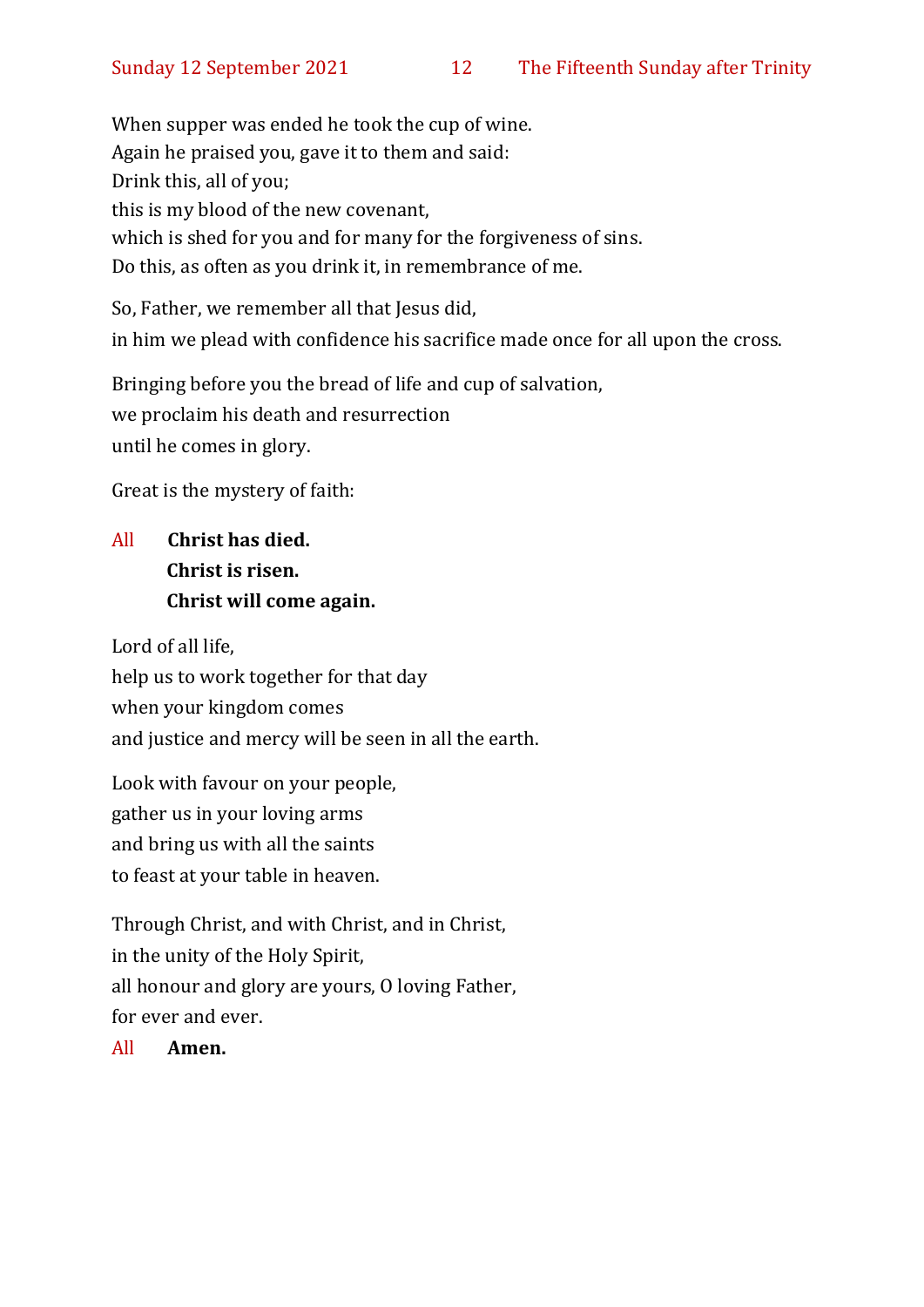# The Lord's Prayer

As our Saviour taught us, so we pray

All **Our Father in heaven, hallowed be your name, your kingdom come, your will be done, on earth as in heaven. Give us today our daily bread. Forgive us our sins as we forgive those who sin against us. Lead us not into temptation but deliver us from evil. For the kingdom, the power,** 

**and the glory are yours now and for ever. Amen.**

# Breaking of the Bread

We break this bread to share in the body of Christ.

- All **Though we are many, we are one body, because we all share in one bread.**
- All **Lamb of God,**

**you take away the sin of the world, have mercy on us.**

**Lamb of God, you take away the sin of the world, have mercy on us.**

**Lamb of God, you take away the sin of the world, grant us peace.**

Draw near with faith. Receive the body of our Lord Jesus Christ which he gave for you, and his blood which he shed for you. Eat and drink in remembrance that he died for you, and feed on him in your hearts by faith with thanksgiving.